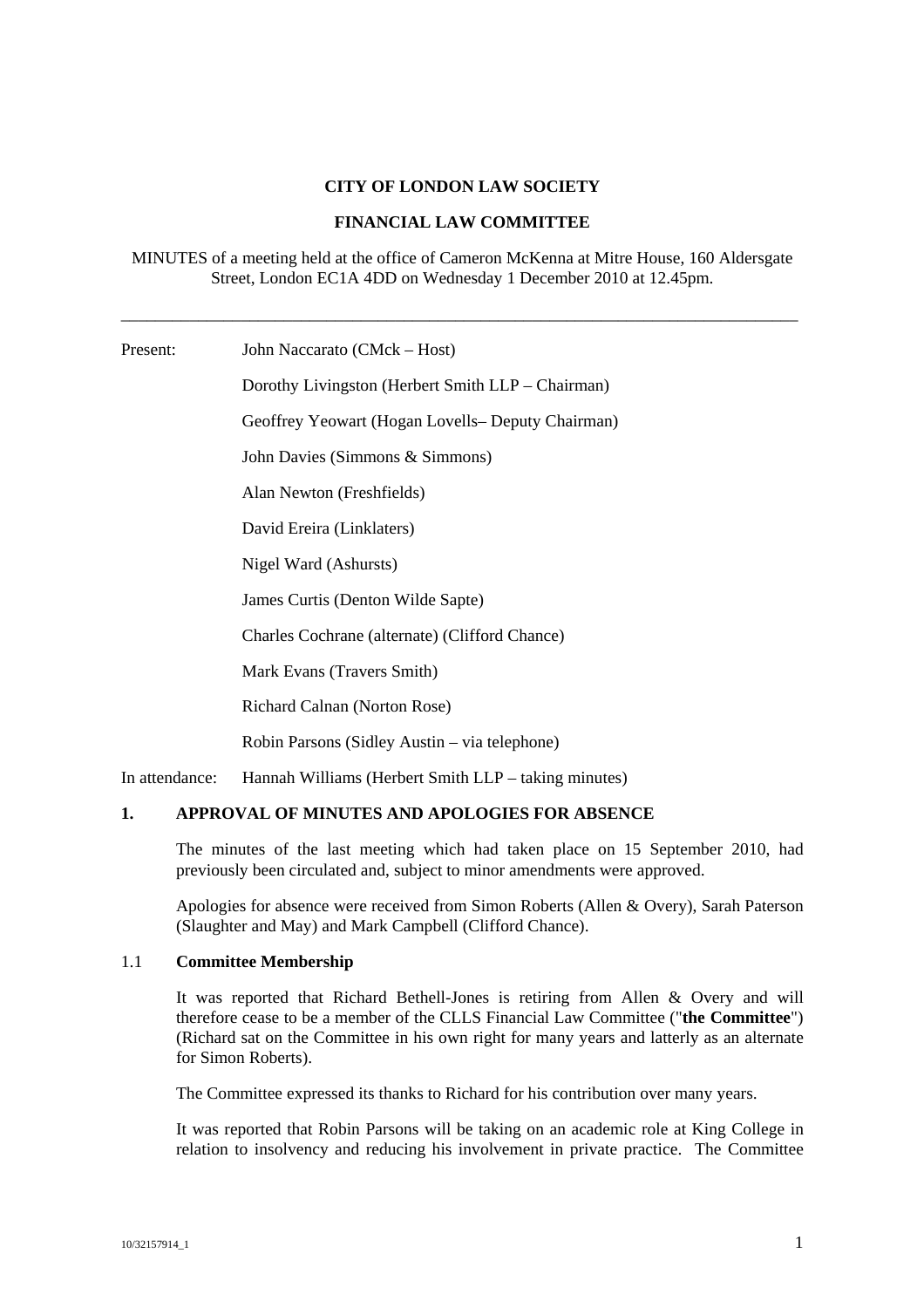believed it was very important for the Committee to have a specialist in each area of financial law and for the US firms in London to be represented. The Committee considered this, together with the proposal that Matthew Denning, who specialises in securitisation and derivatives at Sidley Austin LLP, should join the committee. This was carried, nem com.

The Committee thanked Robin Parsons for his contribution and hoped that he would stay involved in its work by continuing to chair the standing working group in relation to the Financial Collateral Arrangements Directive. He thanked the Committee and said that he greatly appreciated what it was aiming to do, particularly in relation to the practical side of the law.

## **2. FINANCIAL COLLATERAL ARRANGEMENTS DIRECTIVE (2002/47/EC)**

It was reported that there have not been any further developments since the last Committee meeting and that the consultation was due to close on 29 October 2010.

It was noted that following review of the Financial Market and Insolvency Regulations, the Committee decided that a definition of control and possession was necessary. The Committee was divided in relation to the definition of possession and had therefore put both definitions forward.

It was reported that the Treasury had raised two issues with the Committee:

- 2.1.1 That one of the proposals for change had already been achieved in a separate statutory instrument. This was noted, with the common concern that this method of amendment made it difficult to trace current law. The Treasury would be asked to concentrate on the Committee's other comments.
- 2.1.2 A request for a further explanation in relation to transactional arrangements. It was reported that Mark Evans had provided an answer.

It was reported that the Committee had suggested meeting with the Treasury to discuss these issues but that the Treasury had not reverted back. The Committee decided to chase the Treasury for a response, particularly in relation to the three points the Committee had initially raised.

*Afternote: The Financial Markets and Insolvency (Settlement Finality and Financial Collateral Arrangements) (Amending) Regulations 2010 have now been made to meet EU deadline for implementation of amendments to the underlying Directive. They address only some of the Committee's concerns and work is ongoing.* 

# **3. FINANCIAL STABILITY: BANKING ACT 2009, SPECIAL RESOLUTION REGIME**

#### 3.1 **Response to HMT Consultation and follow up**

It was reported that the Committee has responded to pertinent points of the HMT Consultation and that the Treasury's earlier consultation and a summary of responses is now available online. It was noted that the Government it due to publish its conclusions and further proposals and that the Committee should expect to receive this in January 2011. It was noted that much of the Treasury's response would be guidance and not law.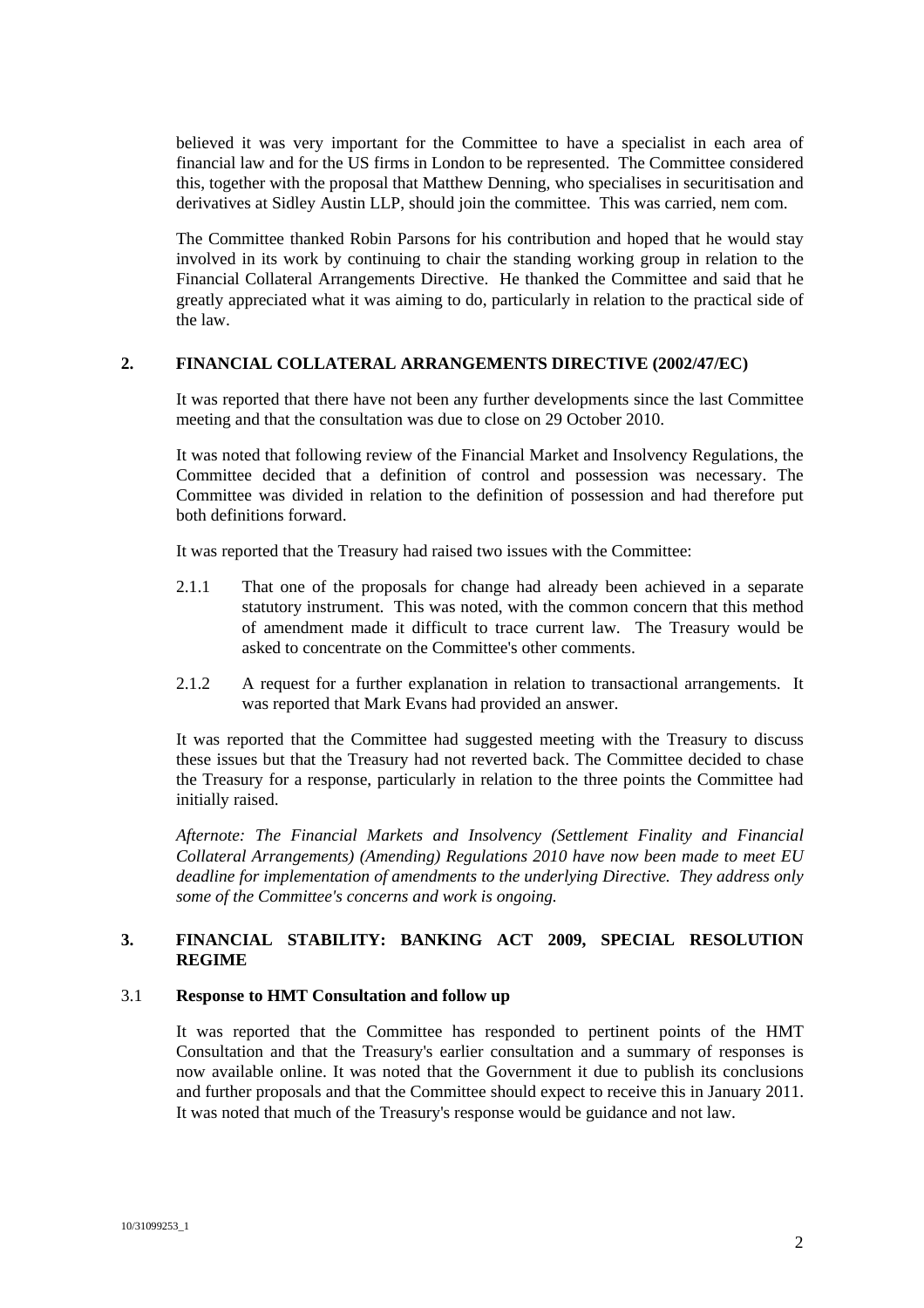*Afternote: The Investment Bank Special Administration Regulations 2011 and The Investment Bank (Amendment of Definition) Order 2011 were made on 7<sup>th</sup> February 2011.* 

## 3.2 **Banking Liaison Panel**

It was reported that the authorities are considering further changes to the SRR:

- 3.2.1 New powers for the authorities to carry out a reverse transfer from a private sector purchaser; and
- 3.2.2 New measures to provide comfort to industry regarding the operation of bridge banks.

It was noted that the new power for reverse transfer is useful as a safeguard if parties need to correct an incorrect transfer, particularly when another creditor is involved or liability has been mistakenly transferred. The Committee also noted this may cause tax issues.

The Committee decided that it would welcome such proposals if they offered practical advantages but that the Committee cannot be certain that these changes are advantageous as a whole. This would be discussed further with HM Treasury through the BLP, of which DL is a member.

## **4. INSOLVENCY**

#### 4.1 **Insolvency Reform**

It was noted that the deadline for the Insolvency Service consultation on the restructuring moratorium was on 18 October 2010. It was reported that Geoffrey Yeowart had spoken to the consultation committee on 1 December and that there had been no further movement. It was noted that there is no indication whether the consultation is going ahead, but that it may be published at the same time as the paper on competition law.

## 4.2 **Insolvency Rules Modernisation**

It was reported that the substance of the provisions under the new Insolvency Rules, which came in force in April 2010 (and subject to further change in April 2011), would be published in the coming months for public comment. It was reported that Hamish Anderson of Norton Rose had some issues to raise and that Geoffrey Yeowart would discuss these with him. It was noted that it was unlikely a decision would be reached before January 2011.

*Afternote: it now seems possible the work referred to 4.1 and 4.2 will be limited as a cost saving measure.* 

## 4.3 **EU Communication**

It was noted that it is difficult to deal with Cross Border Crisis Management since there are so many jurisdictions. However, the Committee noted that the European Commission has not yet issued an invitation to comment.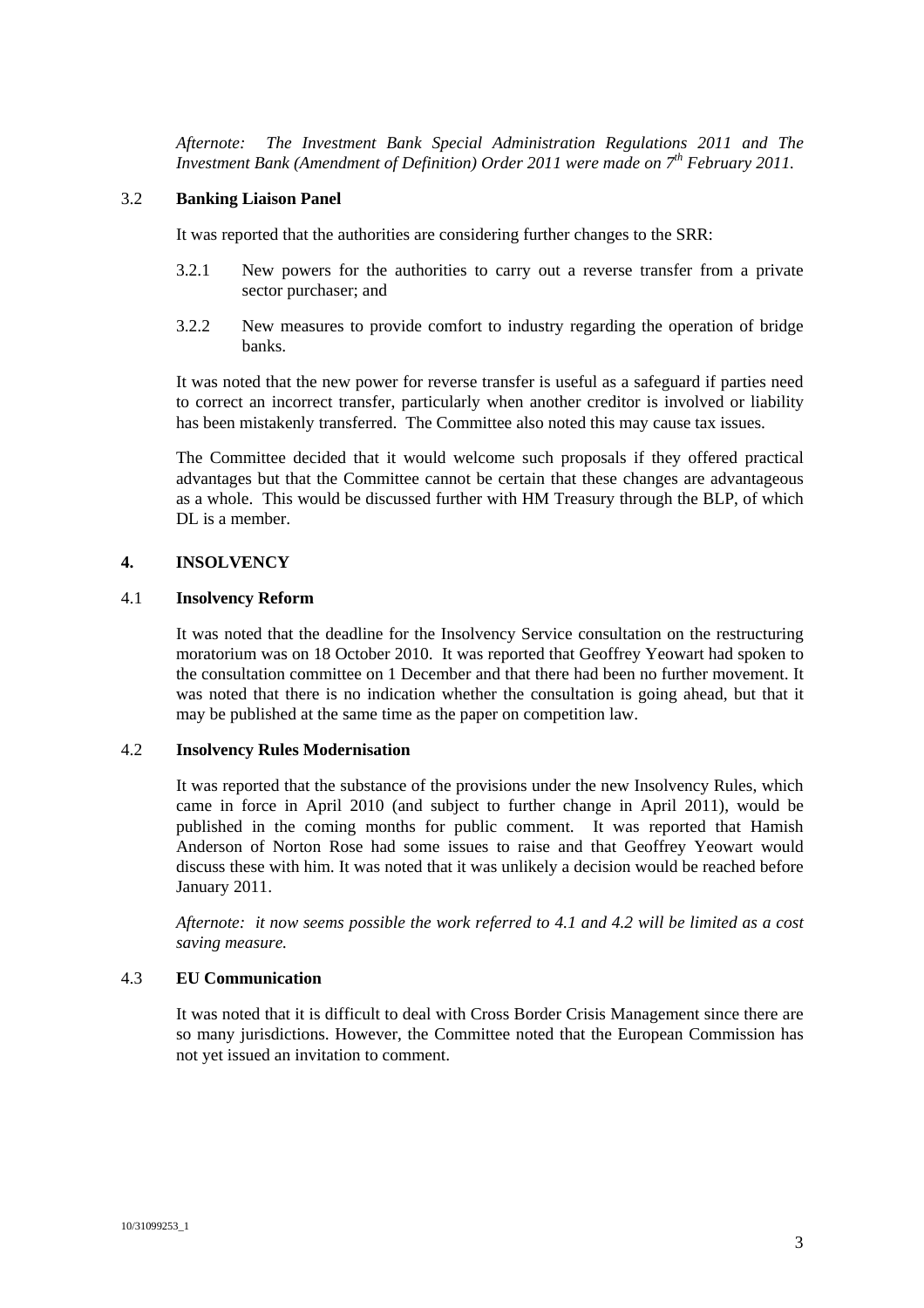## 4.4 **Possible contact with UK Expert Committee Members: Lawrence Crowley (Hogan Lovells) and Geoffrey Davies (Bank of England)**

It was reported that the Expert Committee is currently looking at harmonisation of EU and national insolvency law. The Committee is currently identifying topics of law to address.

## **5. REGISTRATION OF CHARGES**

## 5.1 **Overseas companies with a registered establishment in the UK and ability to register an alternative name (to its corporate name)**

It was reported that the Committee's response to the consultation had been submitted and that the Committee is still waiting to hear from DBIS.

*See afternote to 5.3* 

#### 5.2 **Scottish Charges: implementation of the BAD Act – update**

It was reported that it was two months since Dorothy Livingston and Geoffrey Yeowart had met the Scottish registrar and Scottish Experts considering the issues involved and preparing a report for the Scottish Government and that there had been no news since.

It was noted that Dorothy Livingston and Geoffrey Yeowart would update the Committee when it heard anything.

## 5.3 **Implementation of Companies Act measures to reform registration of charges more generally**

Proposals from DBIS were expected shortly.

It was noted that Professor Roy Goode had asked David Ereira to join a committee to discuss radically different proposals to those the Act provided for and similar to the Law Commission proposals in 2005. David had declined the invitation, as he shared the Committee's view that these were not the right way forward. It also seemed unlikely that reform in this area requiring new primary legislation would be a priority.

*Afternote: The Government proposals were published on 10<sup>th</sup> December 2010 and further work is being undertaken to develop them, on which the Committee will comment. The proposals include the removal of the requirement for registration of charges by overseas companies with a UK establishment, which is in line with the Committee's submission.*

## **6. BRUSSELS 1 REGULATION – GREEN PAPER**

It was noted that there was nothing new to report.

*Afternote: The EU Commission published proposals for amendment in December and the MoJ sought comments. The Committee has submitted a paper which will shortly become available on the CLLS website.* 

# **7. ROME I REGULATION – ARTICLE 14 ASSIGNMENTS**

It was noted that the European Commission was considering conducting a further survey of EU and EEA states in relation to their position in Member States in relation to Article 14.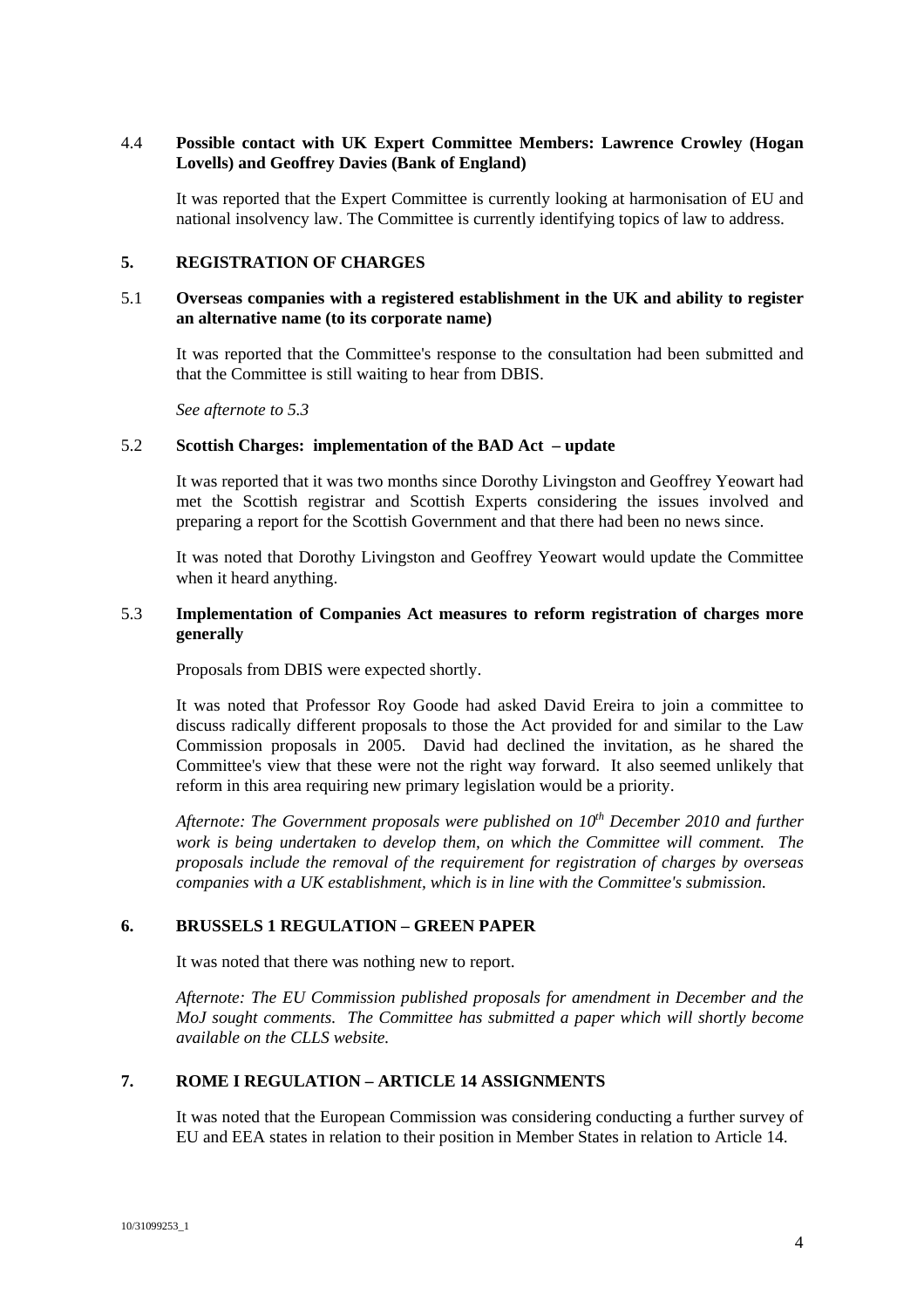*Afternote: We understand this is proceeding and there will be no change until after its findings have been considered.* 

## **8. CONLIB GOVERNMANT AGENDA**

## 8.1 **Independent Banking Commission**

It was reported that the Independent Banking Commission is reviewing the structure of the banking industry (led by John Fingleton, former CEO of the OFT). It was noted that different banks are currently making submissions. It was noted however that the Committee would oppose radical changes being made to the UK structure alone as this would damage competitiveness of UK banks internationally. EU rules would mean that the UK could probably not legislate for banks regulated elsewhere in the EU generally.

#### 8.2 **Secured Lending Reform Bill 2010-2011 (Private Members' Bill sponsored by George Eustice MP)**

It was noted that the Bill has been published and that it would place obstacles on execution against real property where there is a fixed charge and the borrower is in default. It was reported that trade bodies are likely to make representations opposing this and that the Committee may have to make a decision at a later date as to whether it should make any submissions.

*Afternote: the 2nd reading has now been postponed to 4th March 2011* 

# **9. EUROPEAN CONTRACT LAW REFORM – COMMON FRAME OF REFERENCE: RESPONSE TO MOJ CONSULTATION AND WORK TO RESPOND TO EU CONSULTATION**

It was reported that the Ministry of Justice consultation on the European Commission's Green Paper on a European Contract Law for consumers and businesses was complete and now available online. The EU consultation will be available from January 2011.

The Chairman was participating in a joint CLLS working party and also liaising with the Law Society. There was opposition to any optional or mandatory law on cost and cost effectiveness grounds.

Issues of subsidiarity and vires also arose. The Committee agreed with the approach being taken at CLLS level.

*Afternote: Submissions have been made by the CLLS at both MoJ and EU levels.* 

## **10. INTERMEDIATED SECURITIES – NEW EU PROPOSALS AND WORKING PARTY. FATE OF UNIDROIT CONVENTION ON SUBSTANTIVE RULES FOR INTERMEDIATED SECURITIES ADOPTED ON 9 OCTOBER 2009**

It was noted that there are new EU proposals in relation to securities held in accounts and that there is a committee comprising of Mark Evans, Dorothy Livingston, Geoffrey Yeowart, Dermott Turing and Guy Morton, which will be meeting for the first time on 3 December 2010.